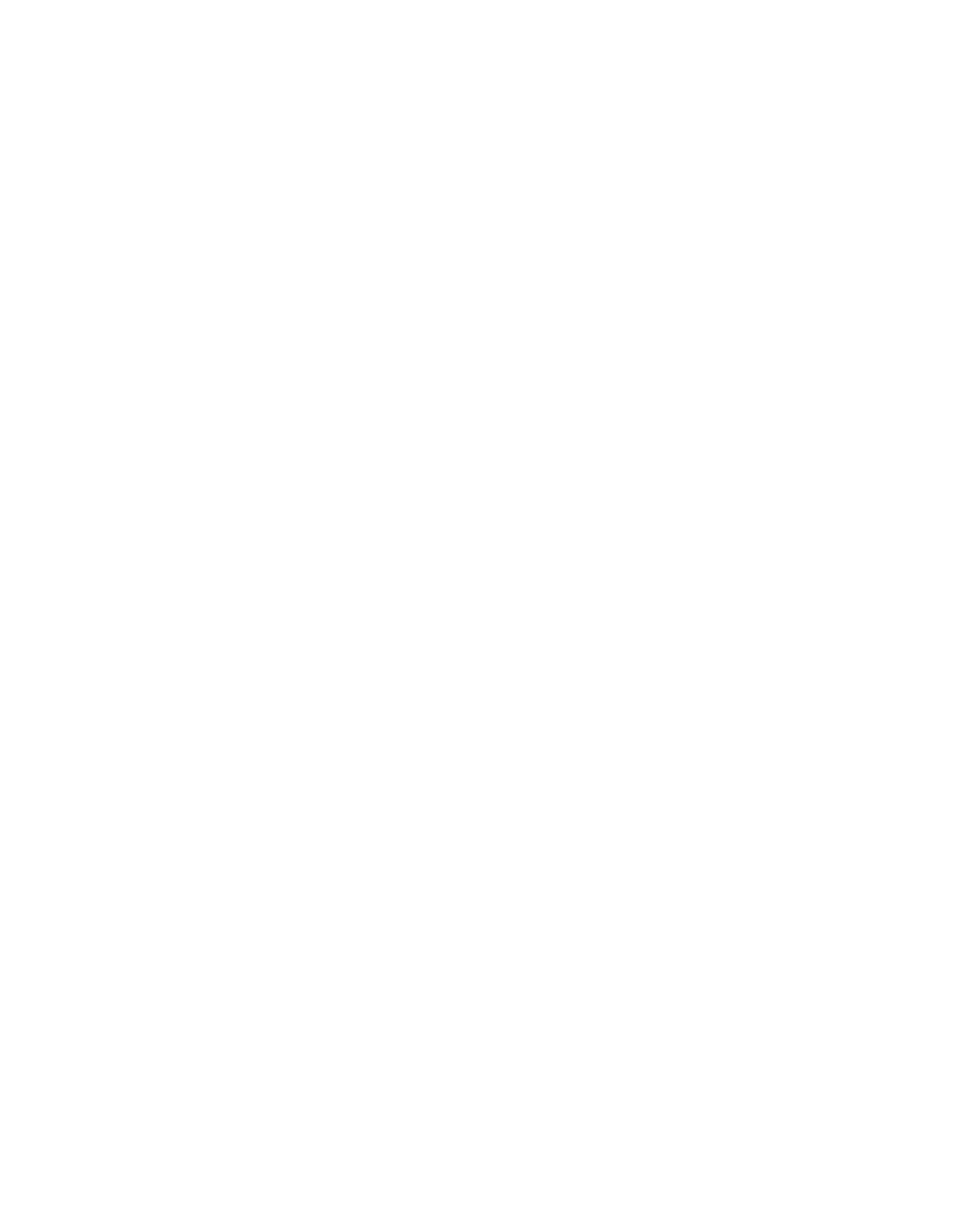

BCAG TRAFFIC MODEL OUTPUT 2006 BASE AM PEAK HOUR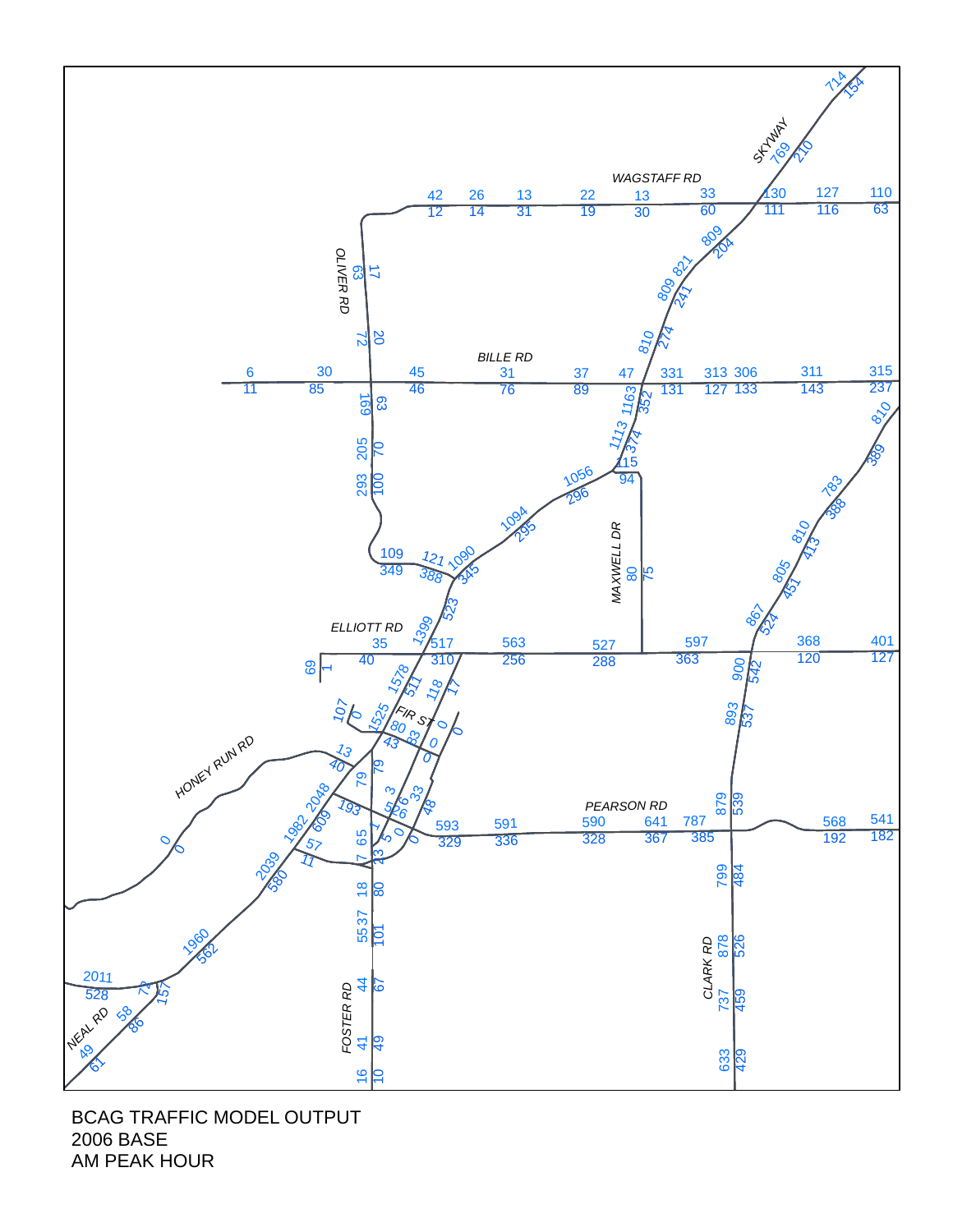

BCAG TRAFFIC MODEL OUTPUT 2006 BASE PM PEAK HOUR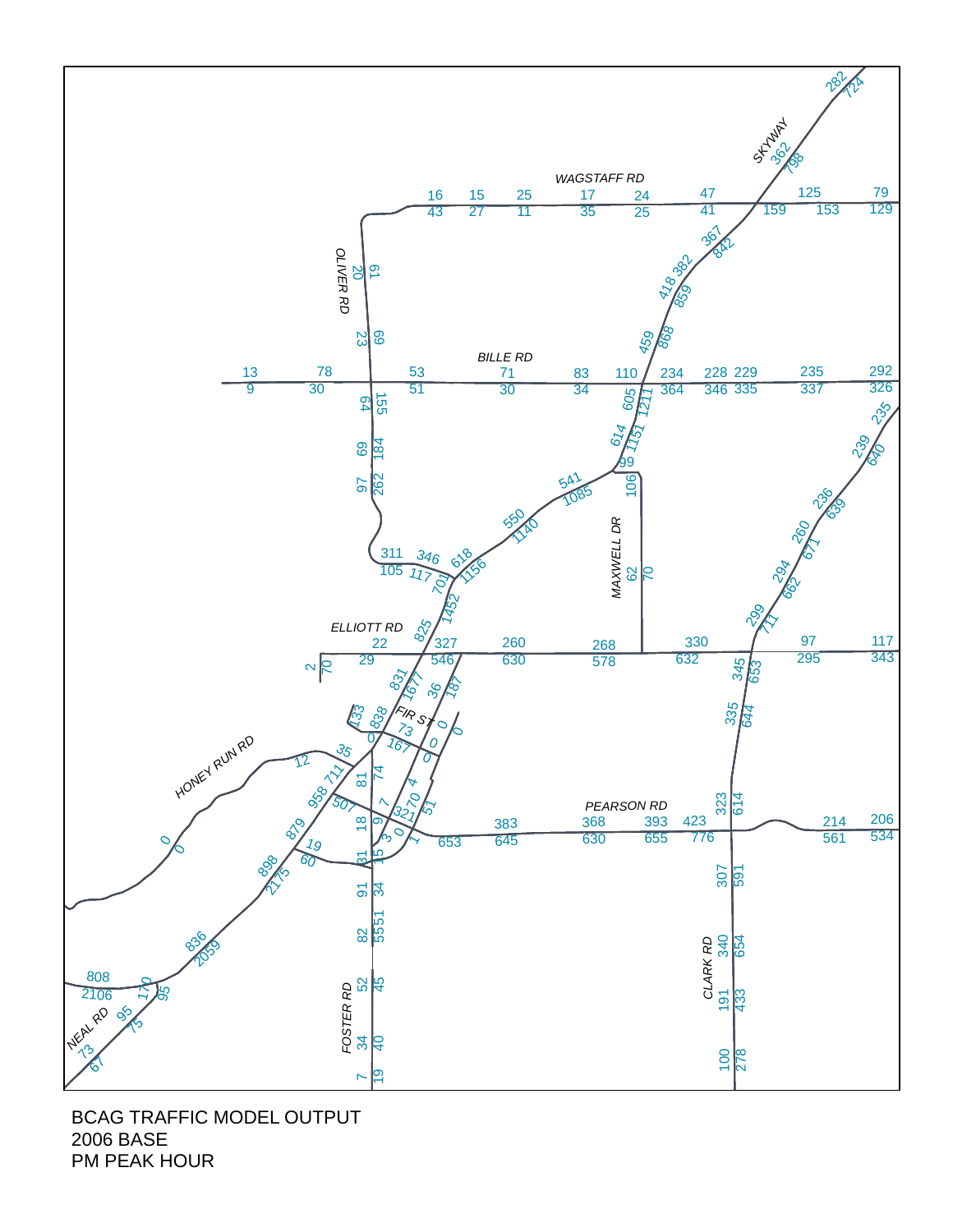

BCAG TRAFFIC MODEL OUTPUT 2035 UNCONSTRAINED AM PEAK HOUR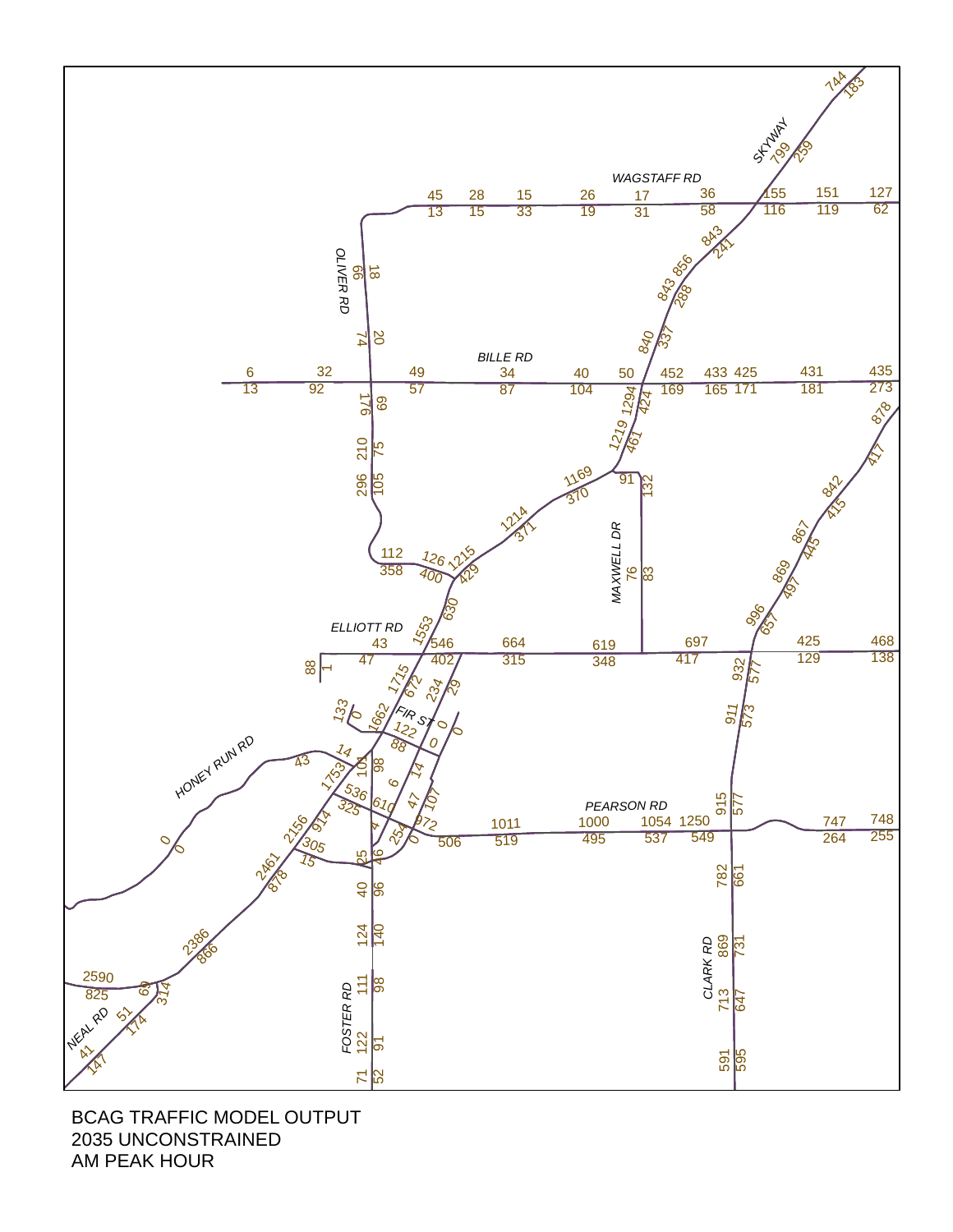

BCAG TRAFFIC MODEL OUTPUT 2035 UNCONSTRAINED PM PEAK HOUR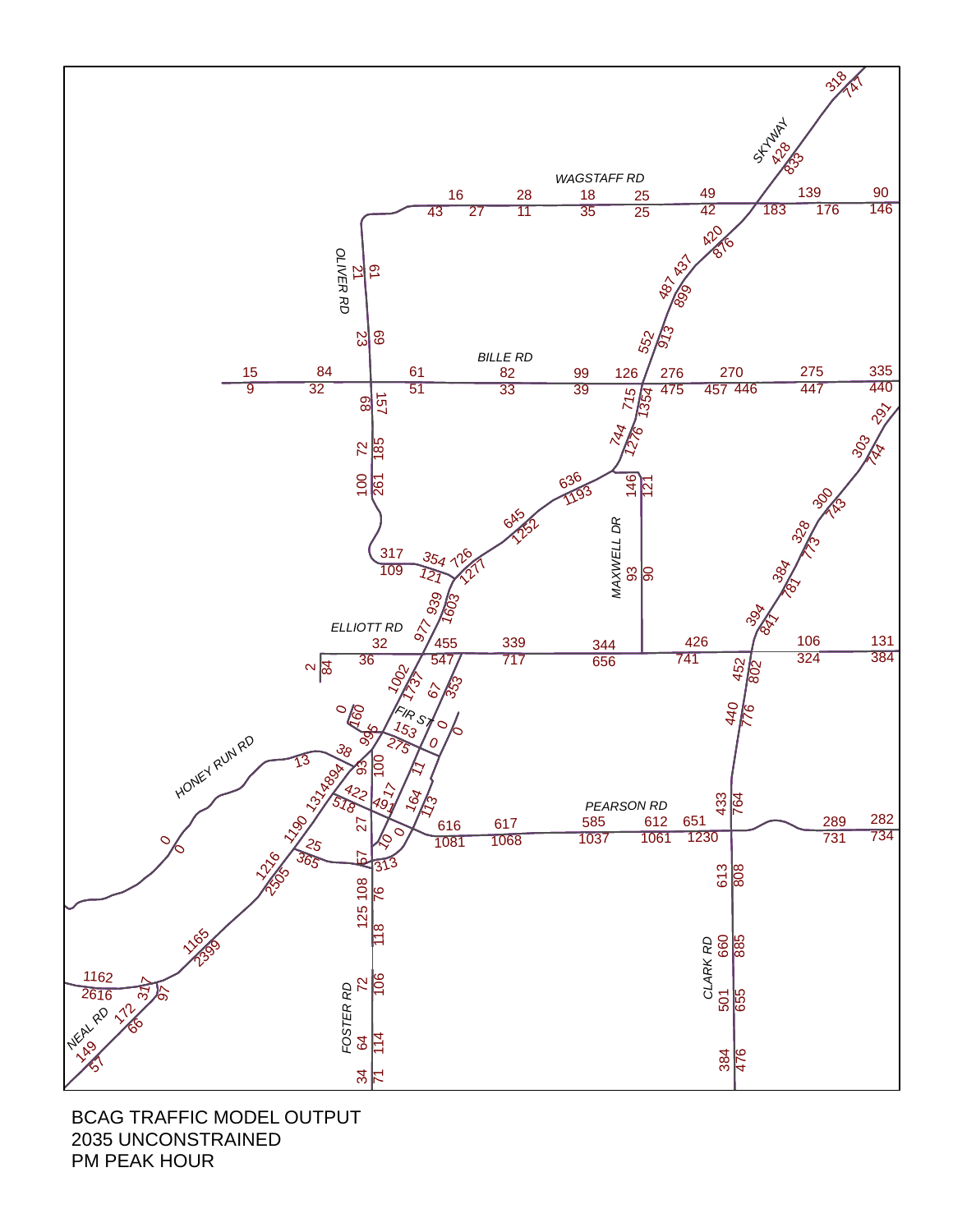

BCAG TRAFFIC MODEL OUTPUT 2035 CONSTRAINED (reduced lanes Pearson to Elliott) AM PEAK HOUR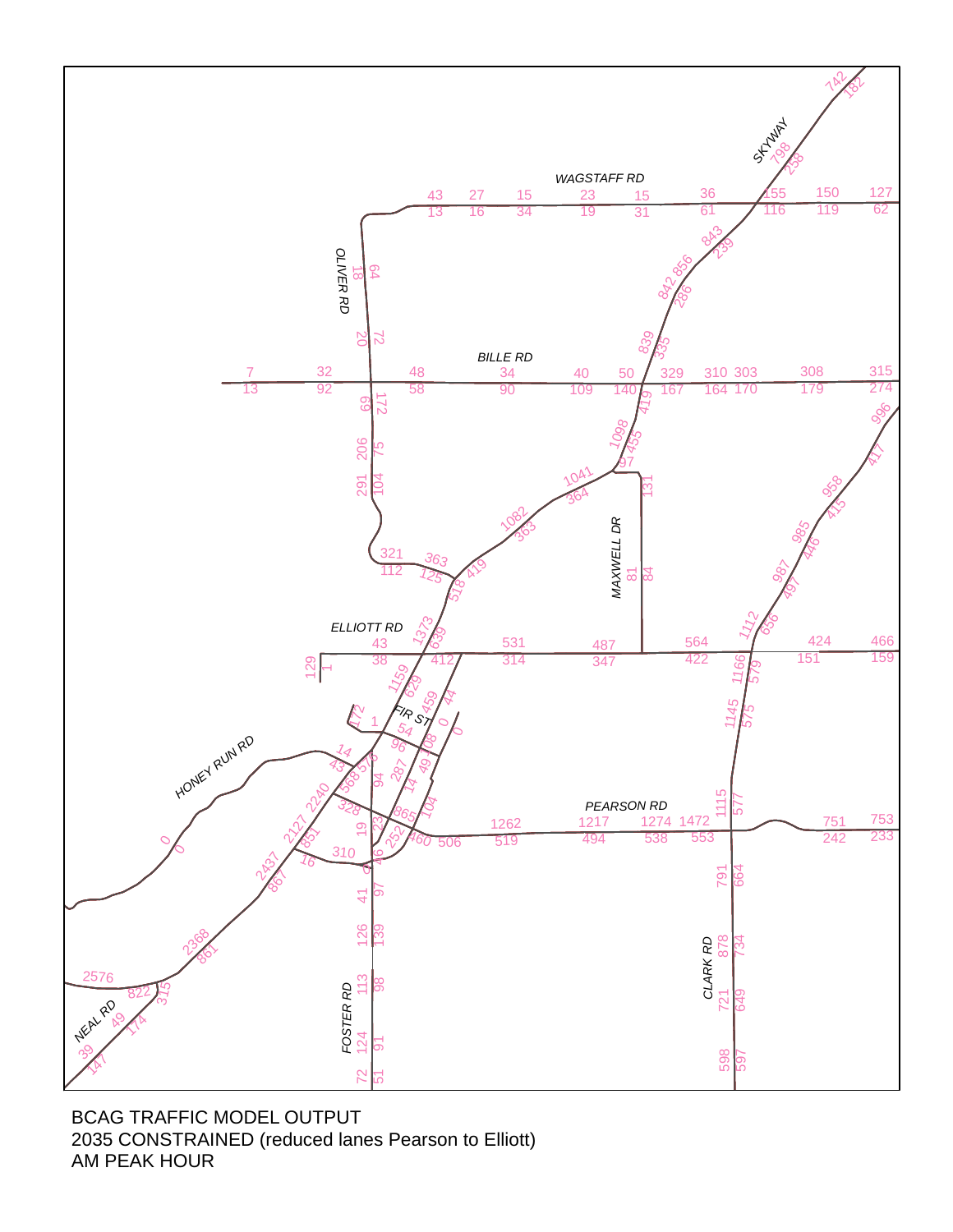

BCAG TRAFFIC MODEL OUTPUT 2035 CONSTRAINED (reduced lanes Pearson to Elliott) PM PEAK HOUR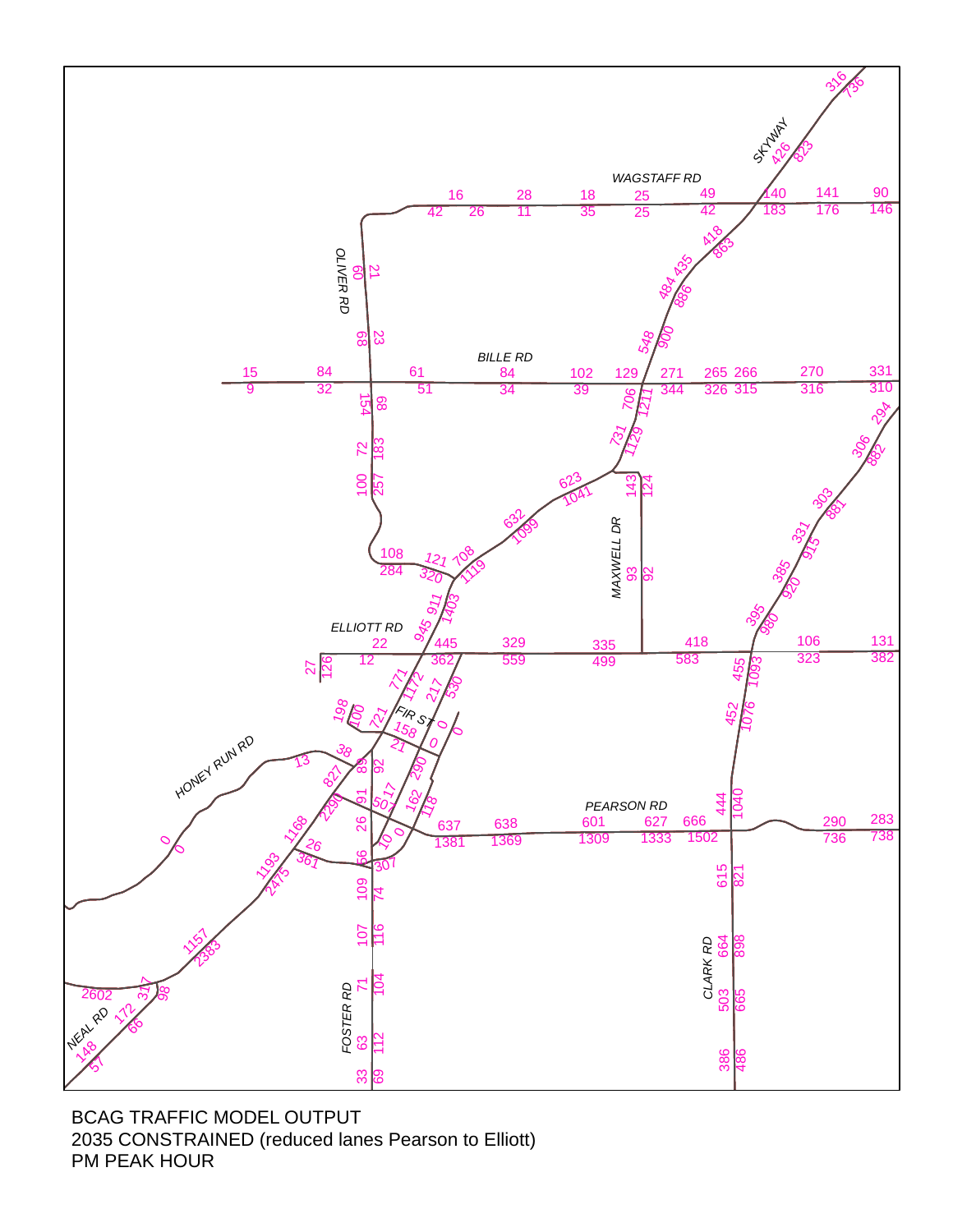

BCAG TRAFFIC MODEL OUTPUT 2035 CONSTRAINED (reduced lanes Pearson to Elliott) WITH BUSCHMANN ROAD EXTENSION AM PEAK HOUR